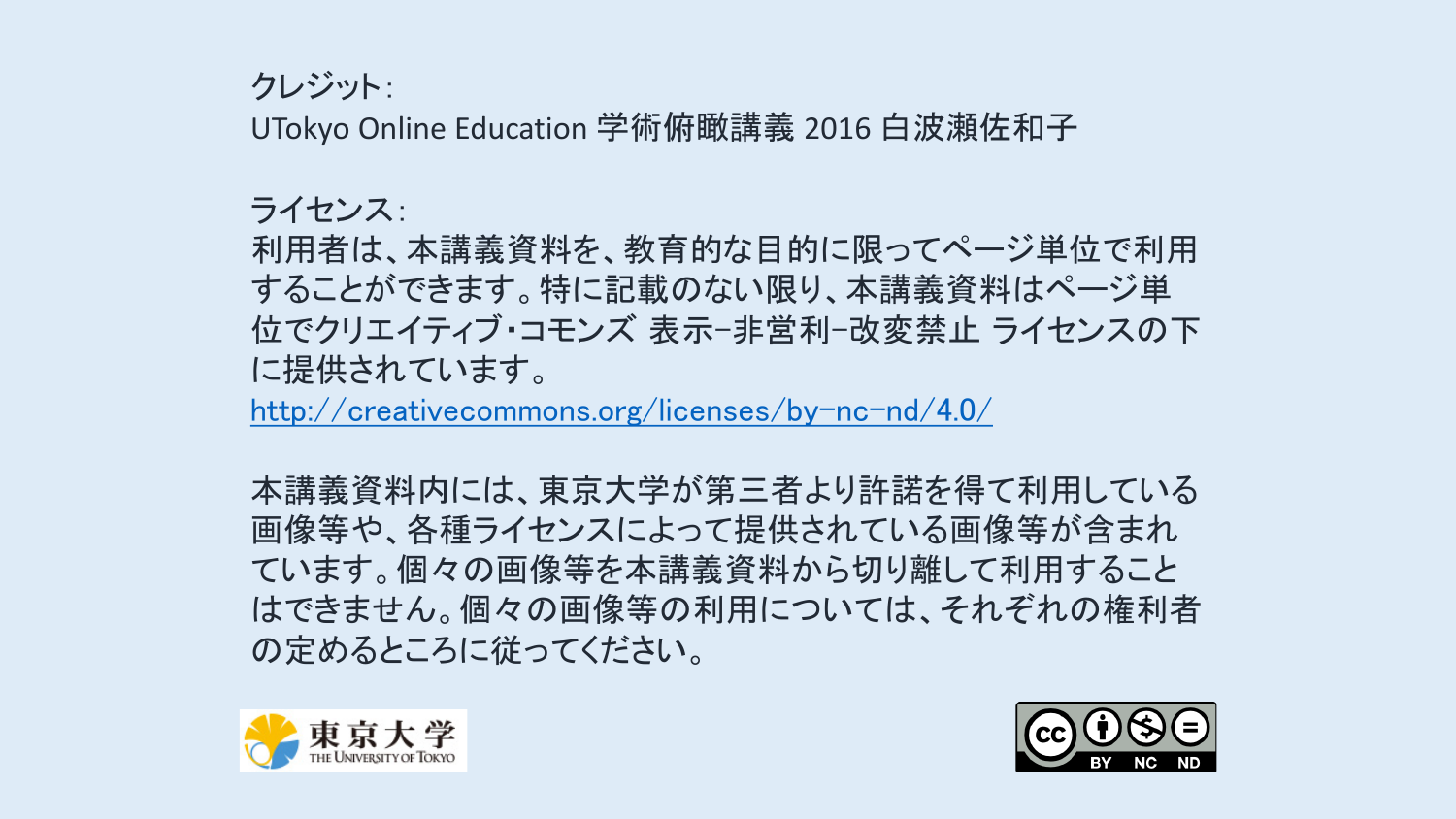

学術俯瞰講義:現代日本を考える 2016年12月12日(月) 白波瀬佐和子 (人文社会系研究科)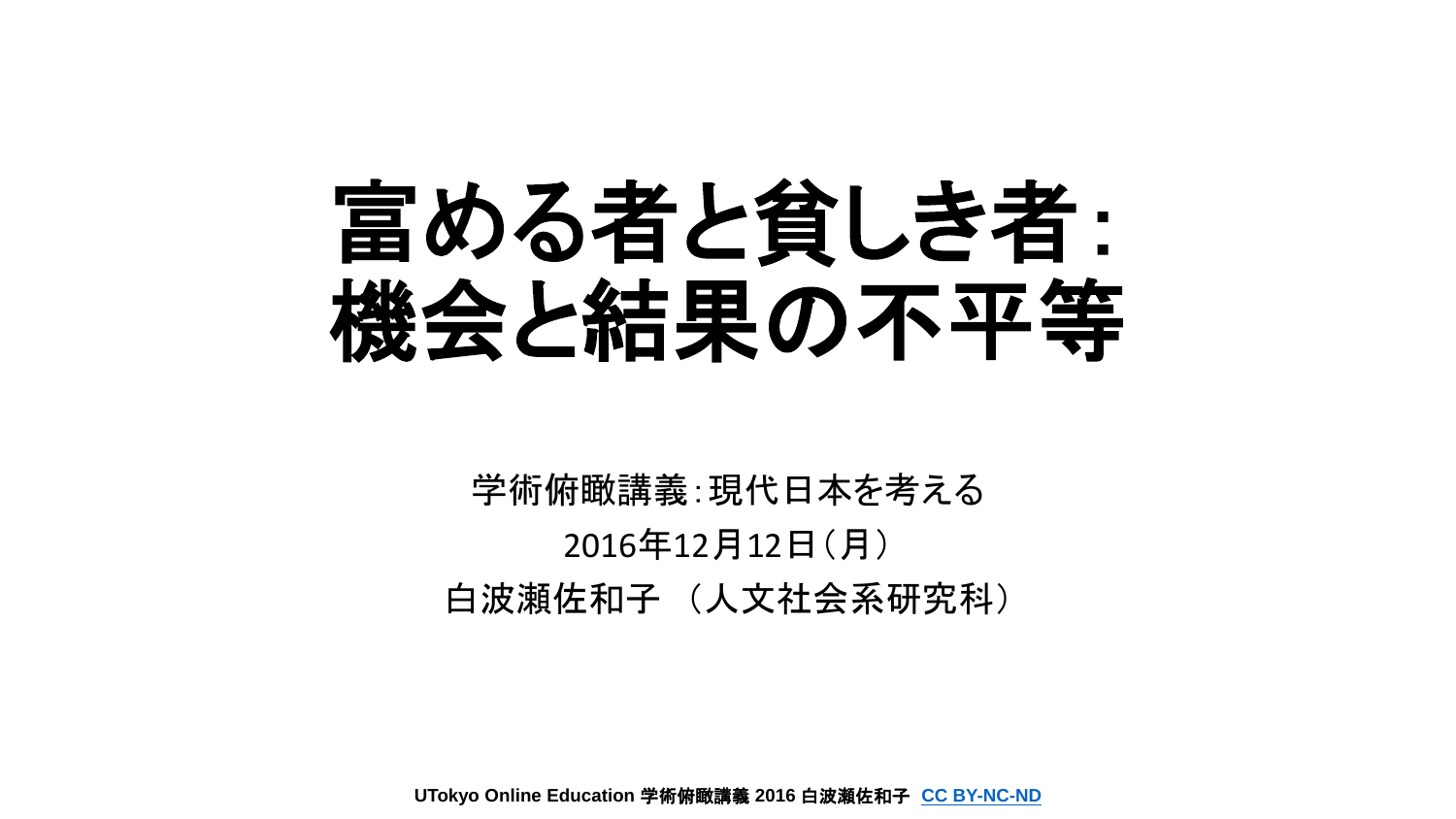## 一億総中流社会から格差社会への言説神話



出典)「平成28年度 国民生活に関する世論調査」表2参考1(http://survey.gov-online.go.jp/h28/h28-life/2-1.html)より作成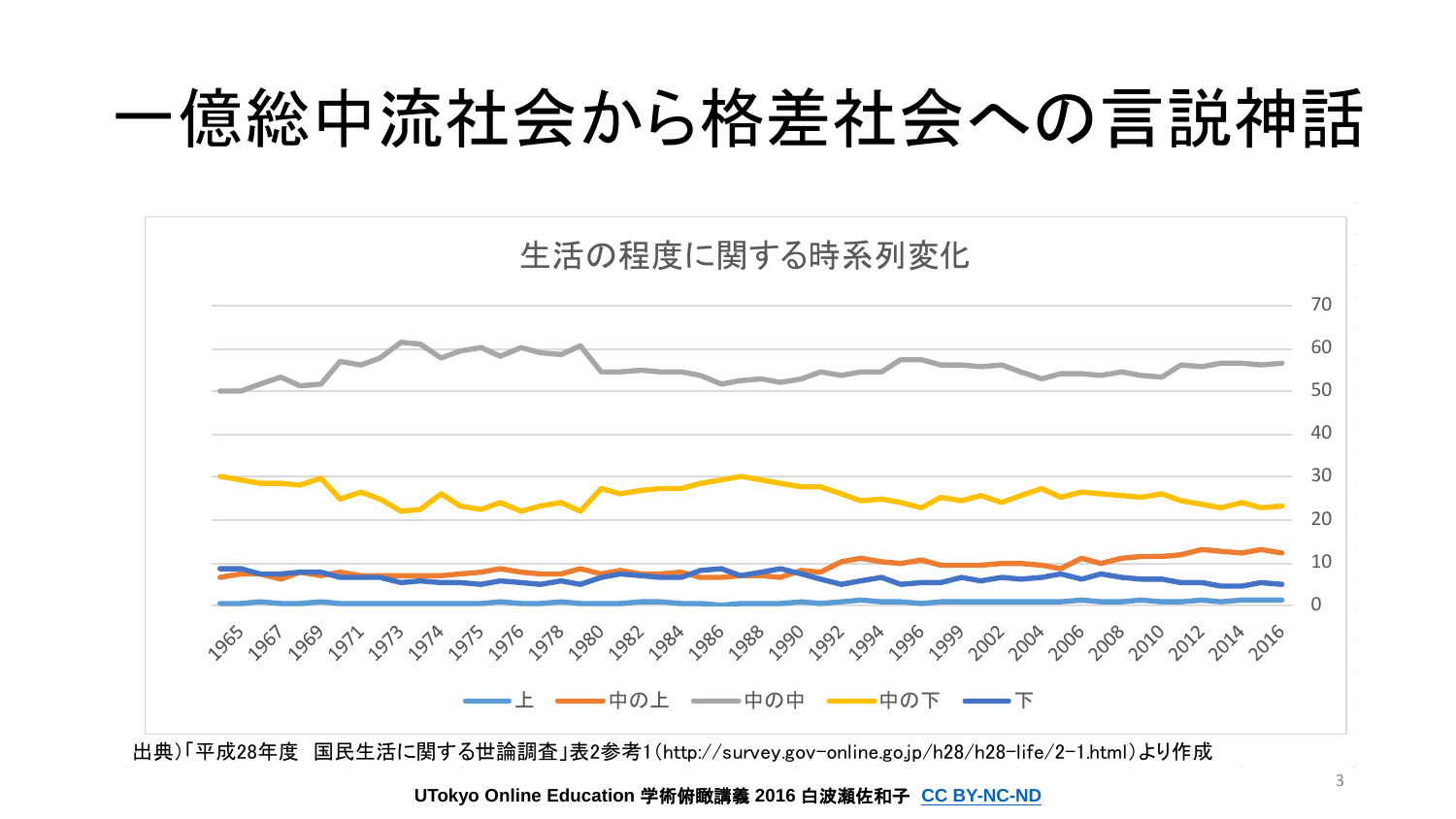## 格差の是非、不平等の是非

•格差は悪なのか

### •不平等は悪いのか

### •格差と不平等の違い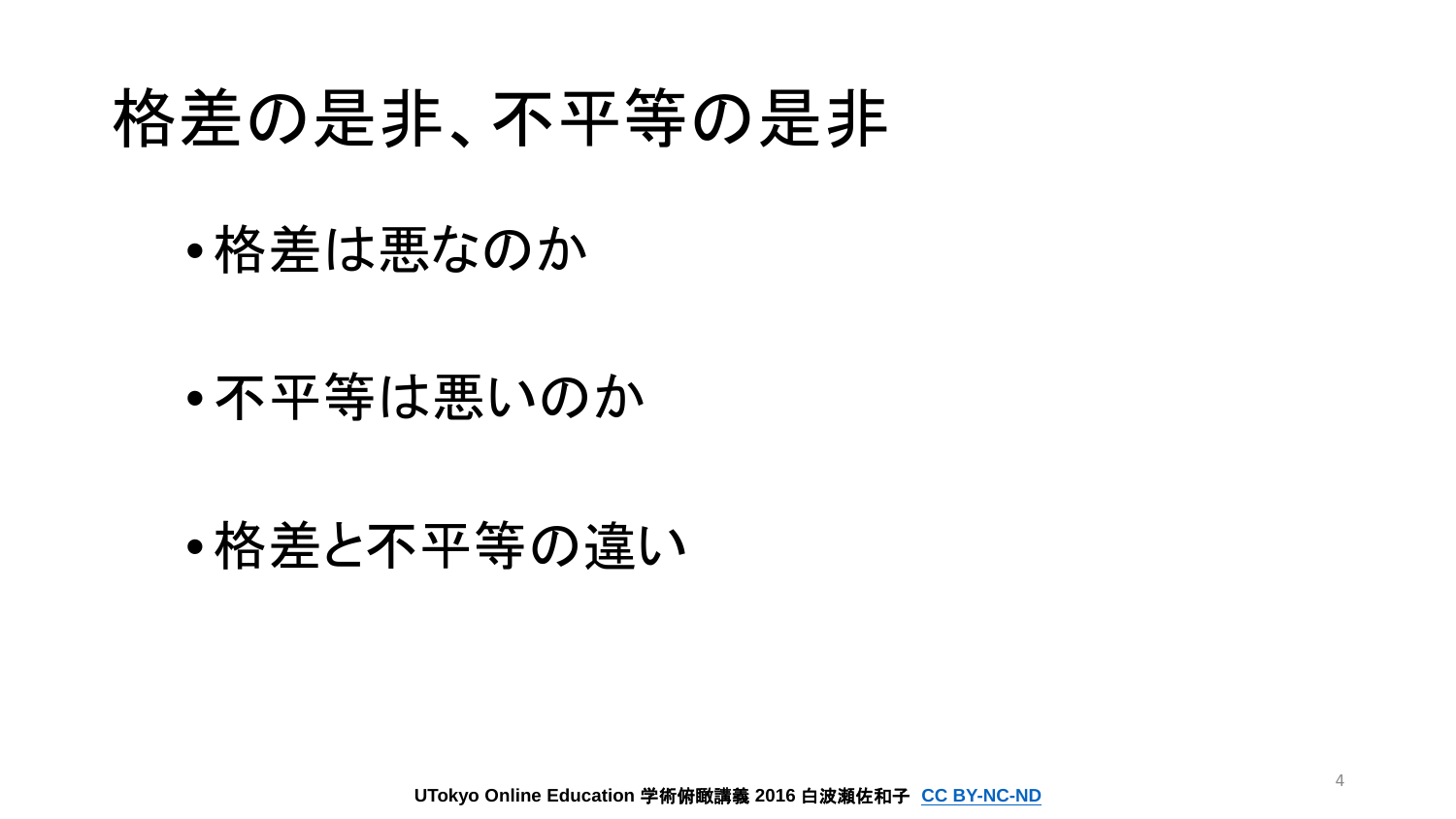## だれが富むのか、だれが貧しいのか?

- どうして豊かな者と貧しい者がいるのか?
- 両者の違いはどうして生まれるのか?

• 豊かな者が貧しくなるチャンスと貧しい者が豊かになるチャ ンスはどの程度なのか?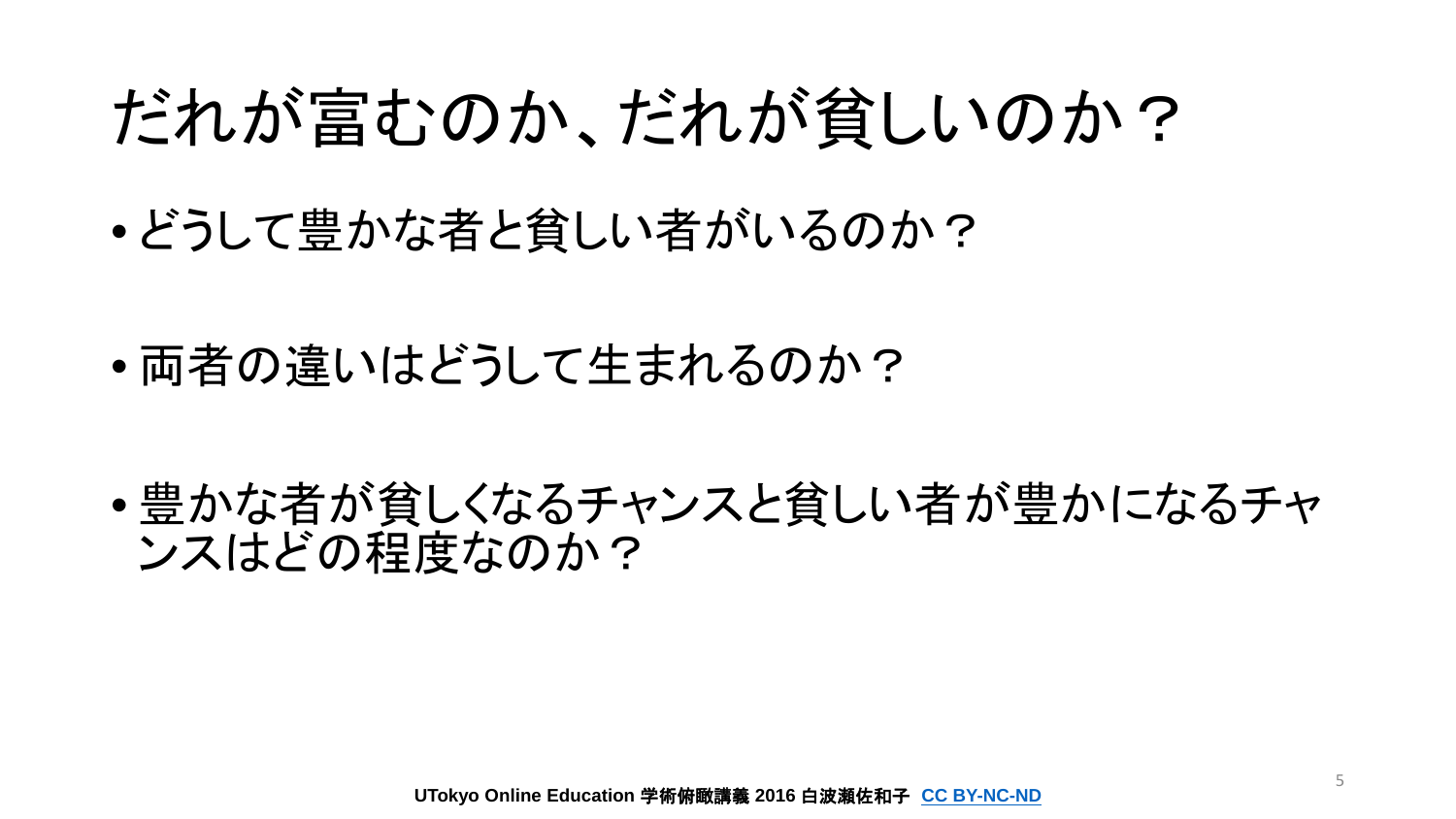## 不平等の程度を測る視点

• 経済学的視点:分布に着目 結果の不平等に着目

• 社会学的視点:移動のしやすさに着目 機会の不平等を考慮した不平等生成 のメカニズムに着目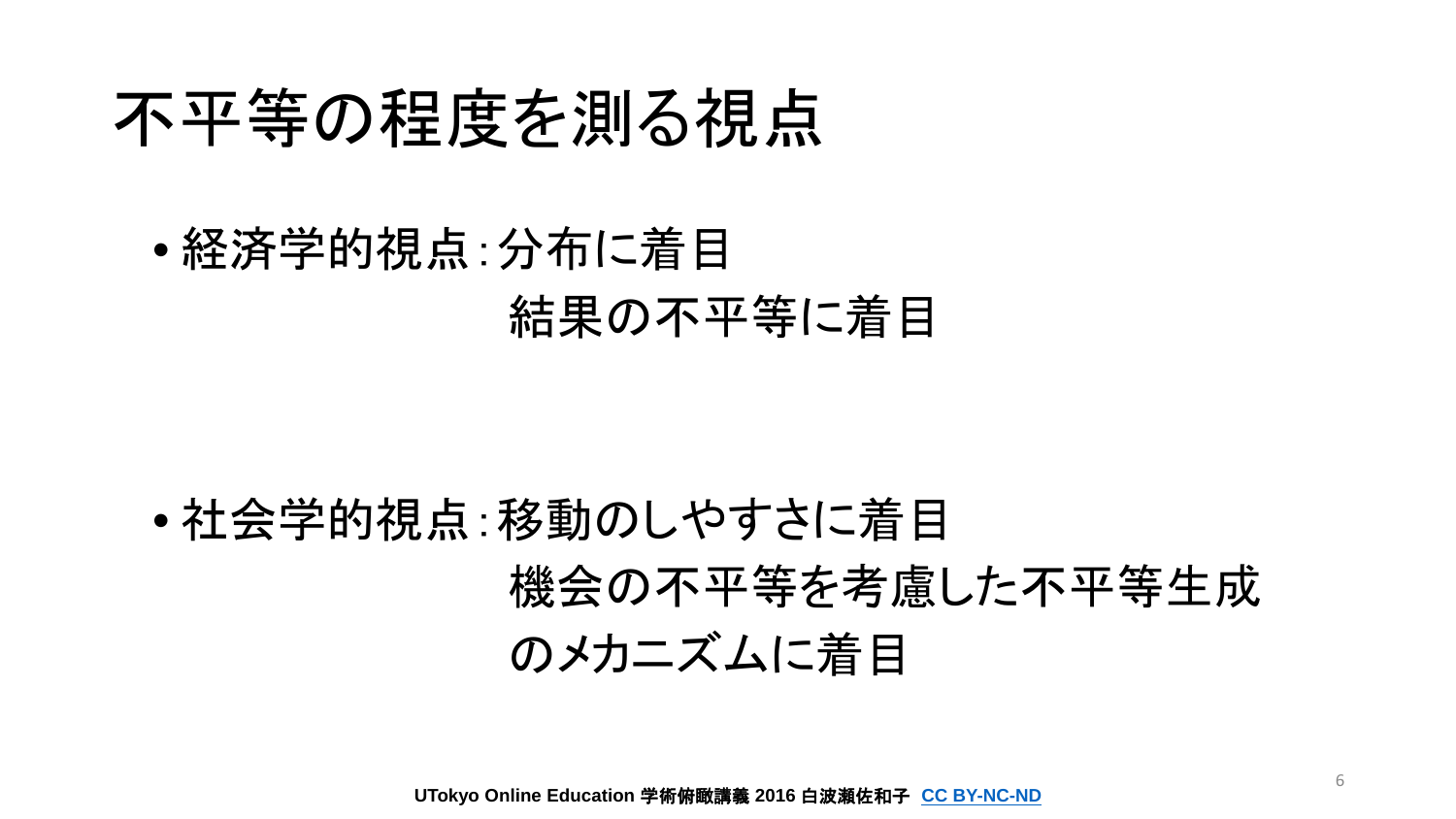

出典)「平成26年所得再分配調査報告書」(厚生労働省)([http://www.mhlw.go.jp/file/04-Houdouhappyou-12605000-](http://www.mhlw.go.jp/file/04-Houdouhappyou-12605000-Seisakutoukatsukan-Seisakuhyoukakanshitsu/h26hou.pdf%E3%80%802016%E5%B9%B412%E6%9C%8810) Seisakutoukatsukan-Seisakuhyoukakanshitsu/h26hou.pdf) 2016年10月10日アクセス



図2 ローレンツ曲線

**UTokyo Online Education** 学術俯瞰講義 **2016** 白波瀬佐和子 **[CC BY-NC-ND](http://creativecommons.org/licenses/by-nc-nd/4.0/)**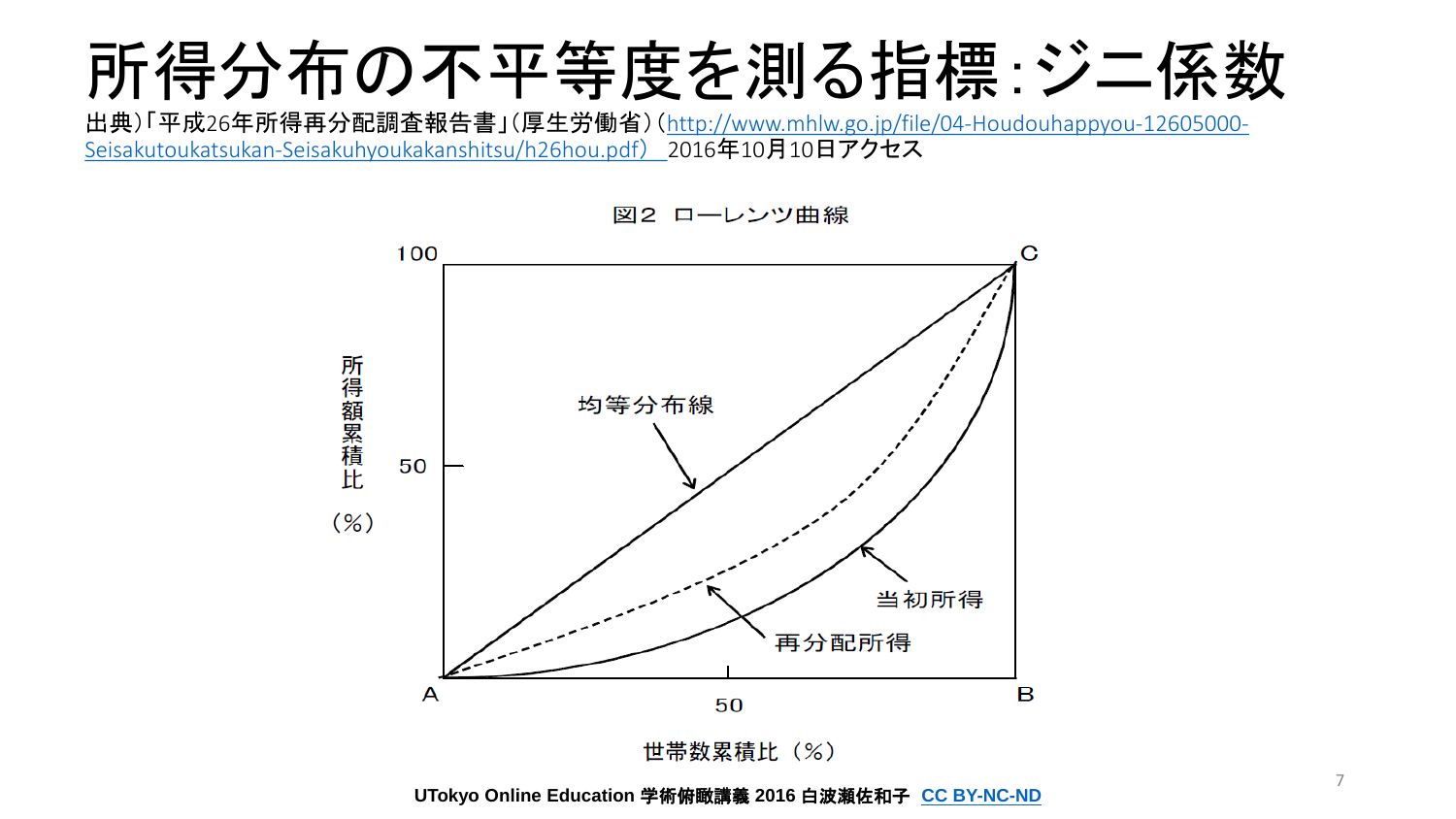# 日本はどれくらい平等か?

出典)「平成26年所得再分配調査報告書」(厚生労働省)([http://www.mhlw.go.jp/file/04-Houdouhappyou-12605000-](http://www.mhlw.go.jp/file/04-Houdouhappyou-12605000-Seisakutoukatsukan-Seisakuhyoukakanshitsu/h26hou.pdf%E3%80%802016%E5%B9%B412%E6%9C%8810) Seisakutoukatsukan-Seisakuhyoukakanshitsu/h26hou.pdf) 2016年10月10日アクセス

### 表9 所得再分配による所得格差是正効果(ジニ係数、等価所得)

|        | ジニ係数       |                |                 |                 | ジニ係数の改善度   |                |             |
|--------|------------|----------------|-----------------|-----------------|------------|----------------|-------------|
| 調査年    | 等<br>価     | ①+ 社会保障<br>給付金 | 等<br>価<br>可処分所得 | 等<br>価<br>再分配所得 | 再分配による     |                |             |
|        | 当初所得       | 一社会保険料         | (2) 一税金)        | (3)+現物給付)       | 改善度        | 社会保障による<br>改善度 | 税による<br>改善度 |
|        | $\bigcirc$ | $\circled{2}$  | $\circled{3}$   | $\circled{4}$   | $\times 1$ | $\times 2$     | ×3          |
|        |            |                |                 |                 | %          | $\%$           | %           |
| 平成 14年 | 0.4194     | 0.3371         | 0.3227          | 0.3217          | 23.3%      | 19.9%          | 4.3%        |
| 平成 17年 | 0.4354     | 0.3355         | 0.3218          | 0.3225          | 25.9%      | 22.8%          | 4.1%        |
| 平成 20年 | 0.4539     | 0.3429         | 0.3268          | 0.3192          | 29.7%      | 26.2%          | 4.7%        |
| 平成 23年 | 0.4703     | 0.3418         | 0.3219          | 0.3162          | 32.8%      | 28.6%          | 5.8%        |
| 平成 26年 | 0.4822     | 0.3354         | 0.3159          | 0.3083          | 36.1%      | 32.1%          | 5.8%        |

※1 再分配による改善度=1-4/0

※2 社会保障による改善度=1-2/(1×4/3)

※3 税による改善度=1-3/2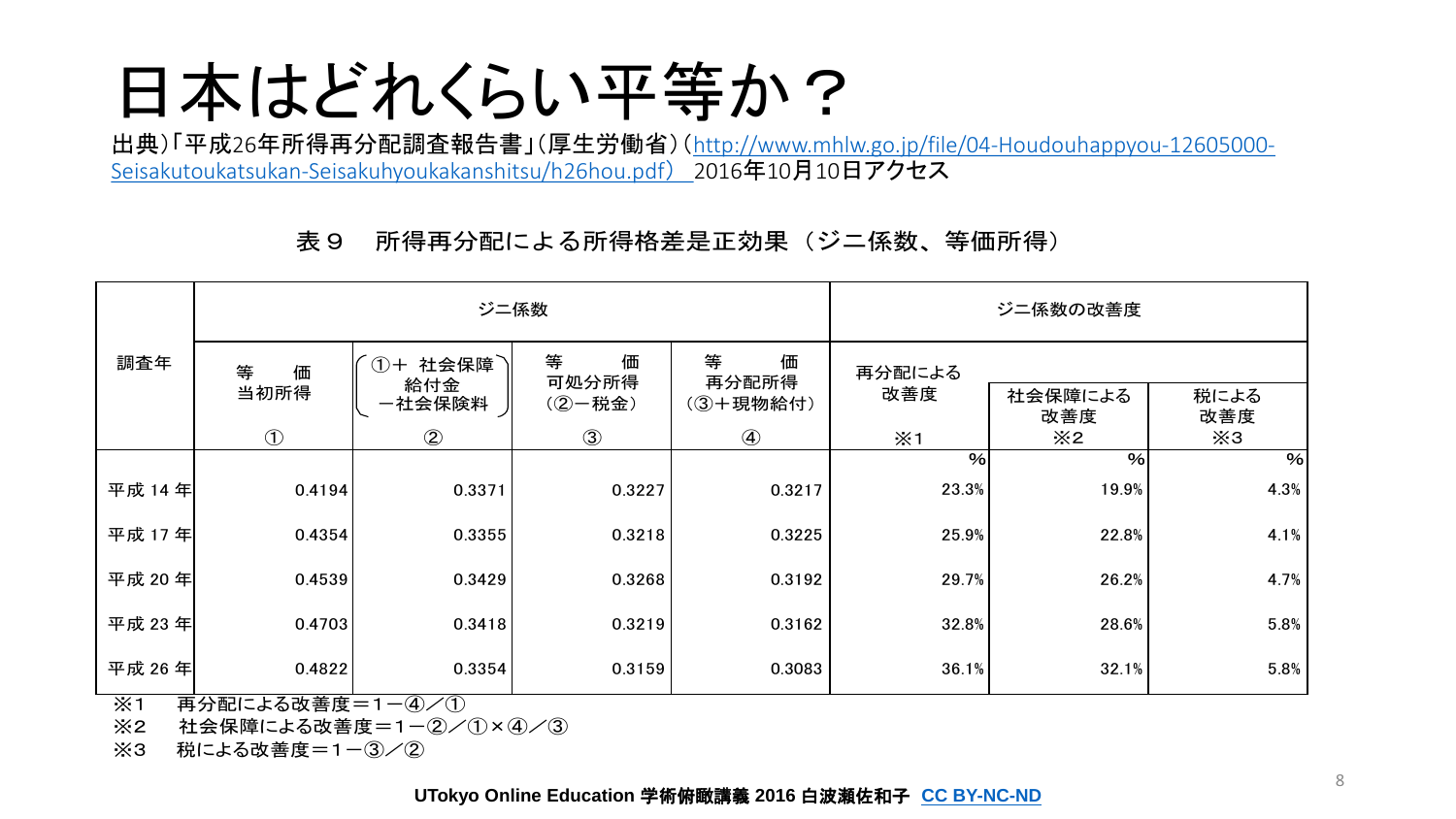図 21 子どもがいる現役世帯の

等価可処分所得金額別にみた世帯員数の累積度数分布 % 平成 25 年調査



出典)「平成25年 国民生活基礎調査の概況」(厚生労働省)図21 (<http://www.mhlw.go.jp/toukei/saikin/hw/k-tyosa/k-tyosa13/index.html>) 2016年12月10日アクセス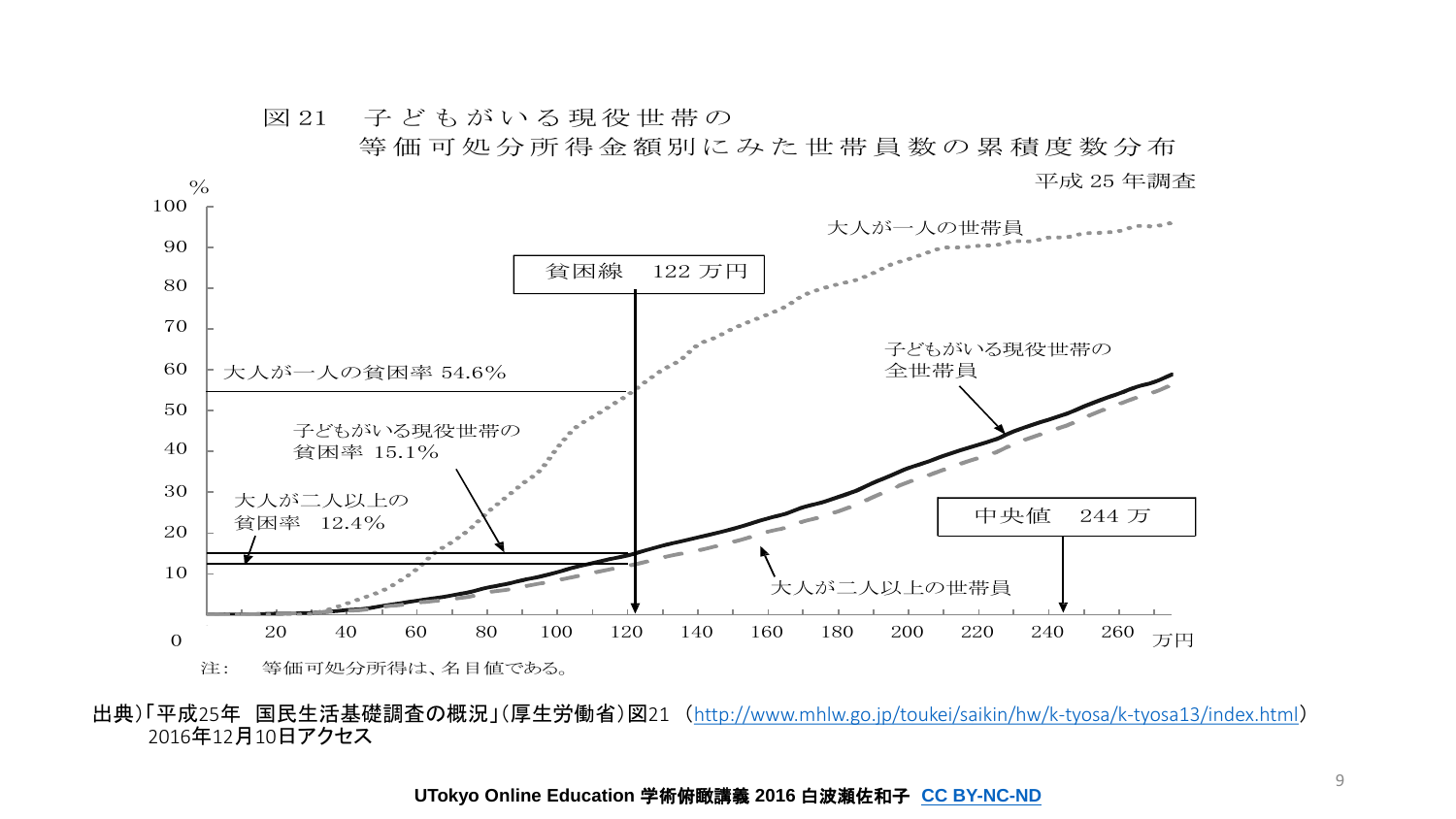図 19 貧困率の年次推移



出典)「平成25年 国民生活基礎調査の概況」(厚生労働省)図19 (<http://www.mhlw.go.jp/toukei/saikin/hw/k-tyosa/k-tyosa13/index.html>) 2016年12月10日アクセス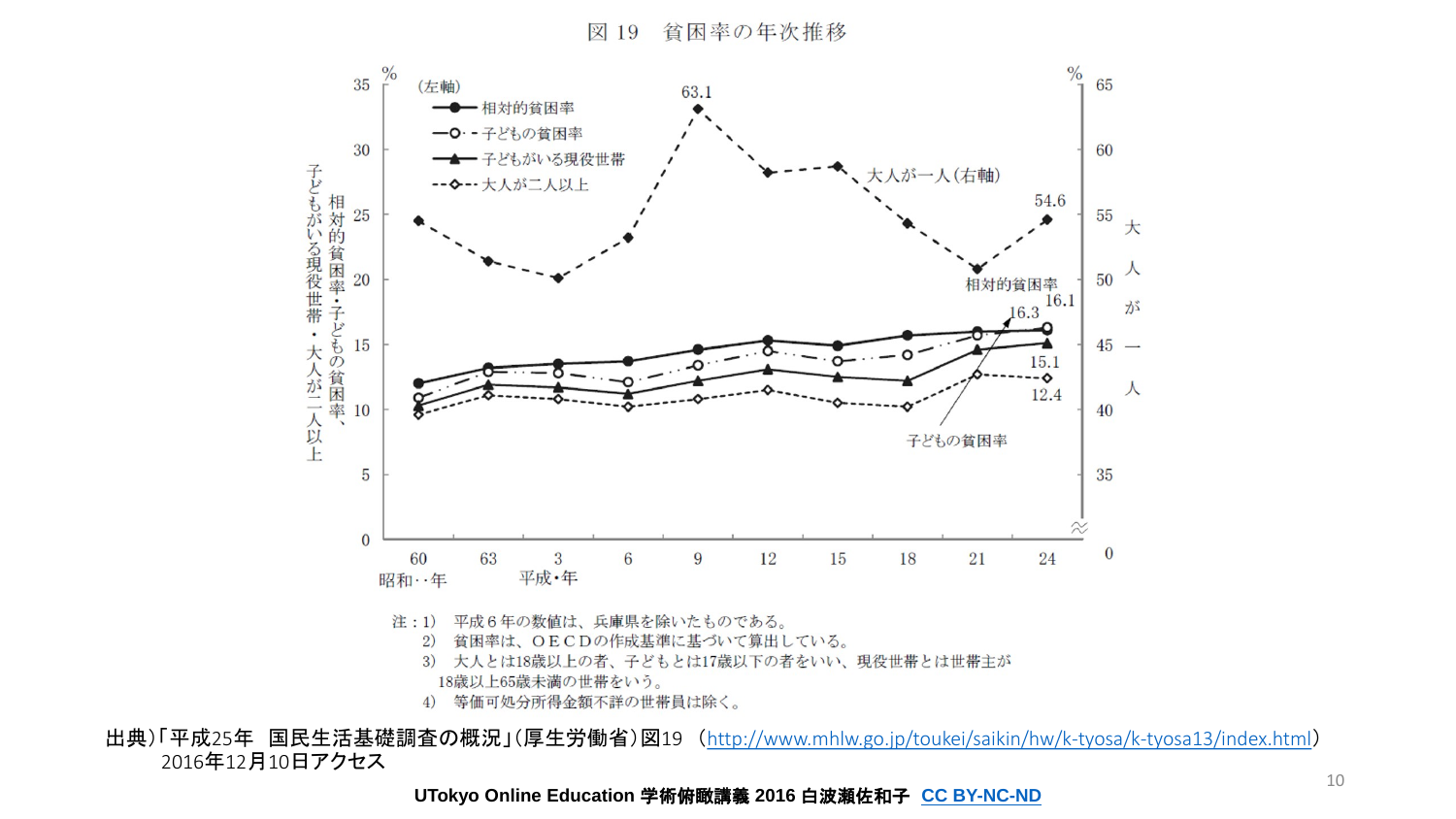### 日本はどの程度不平等か? OECD平均(.3175)との比較



出典) "Income inequality remains high in the face of weak recovery" (OECD, Nov. 2016) Table 1 より作成。http://www.oecd.org/social/OECD2016-Income-Inequality-Update.pdf, 2016年12月5日アクセス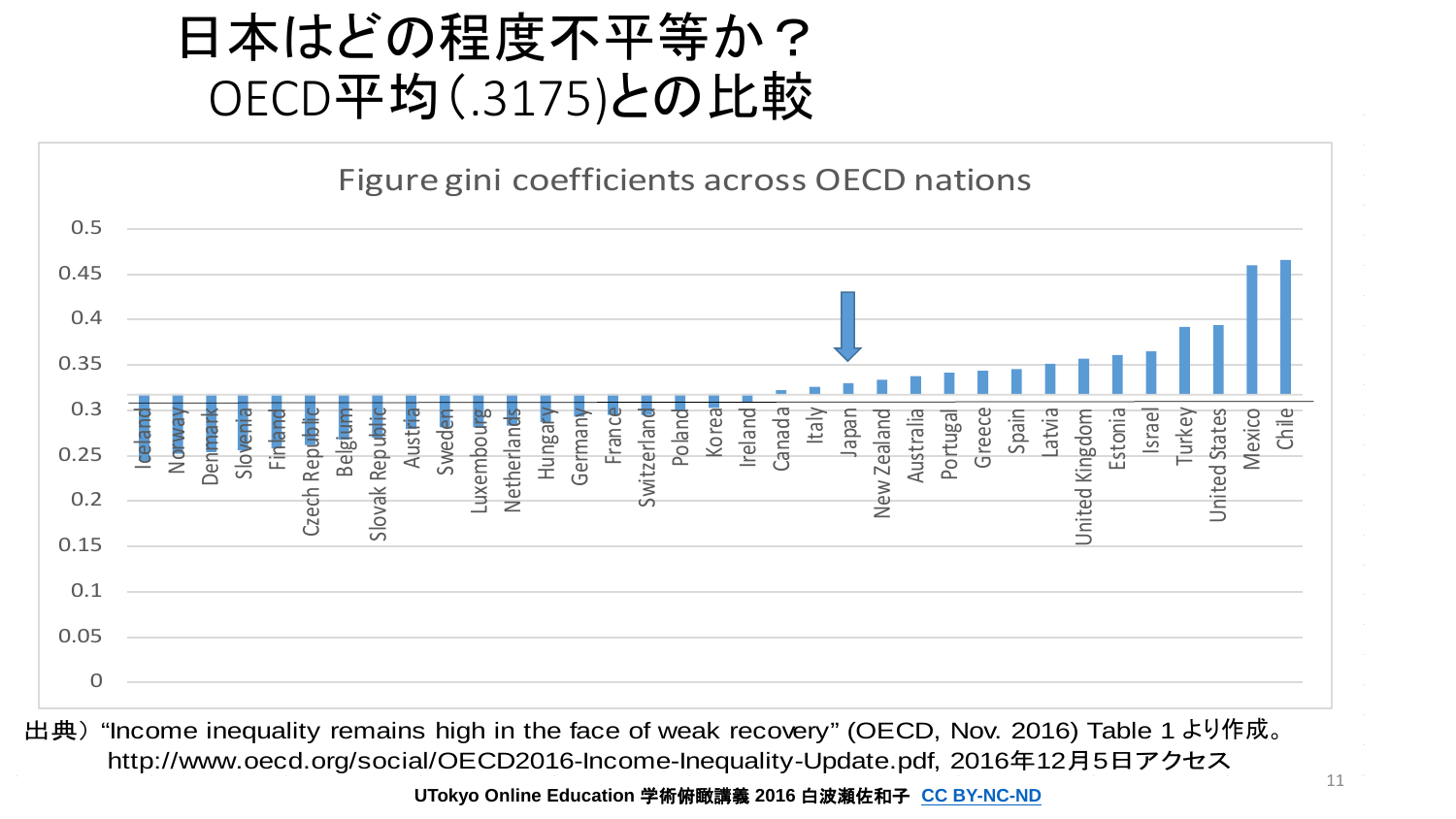# 相対的貧困率の国際比較: OECD 平均(11.493)との比較

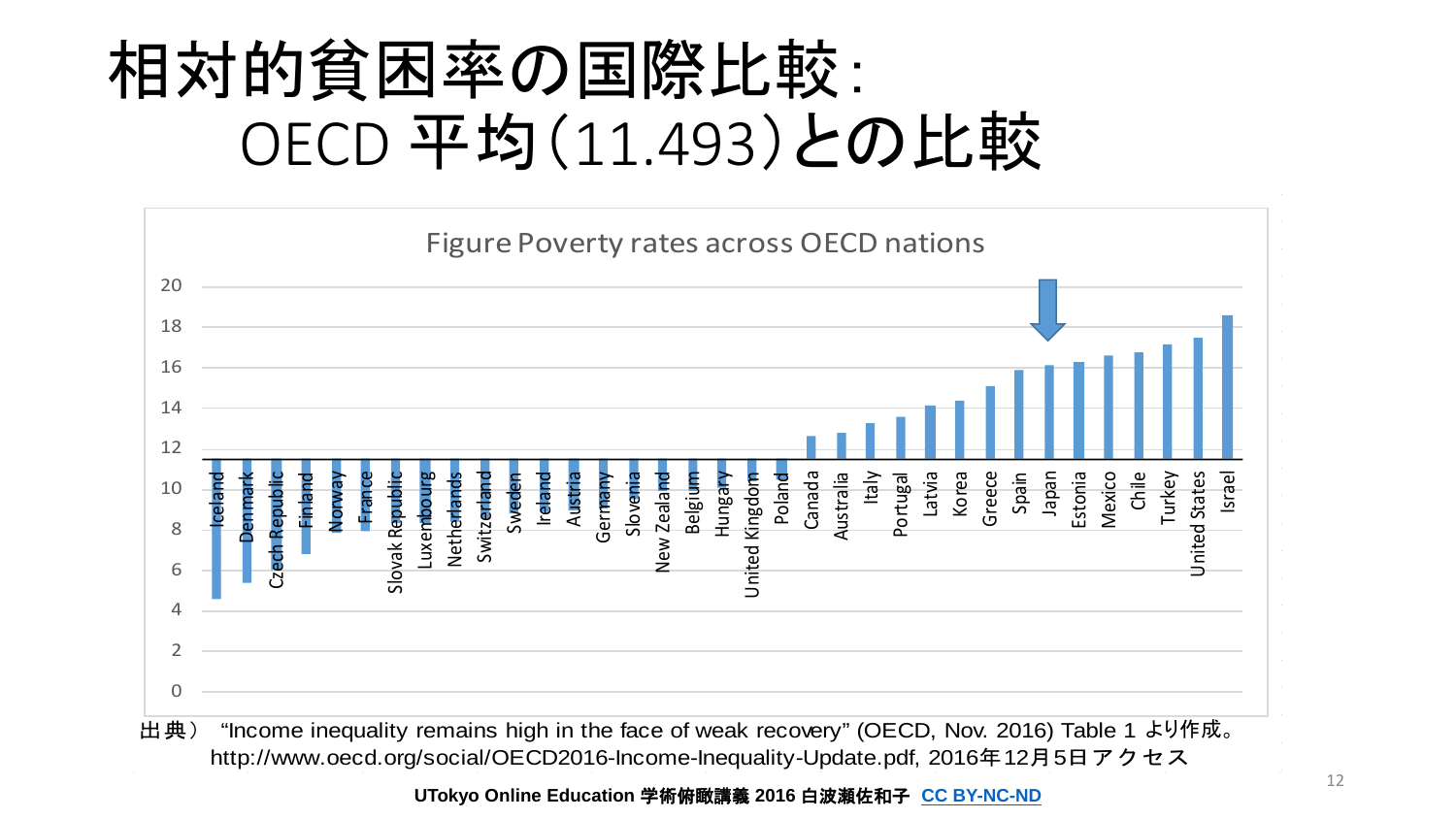## 格差と貧困、どちらが問題か

• 格差よりも貧困が問題、果たしてそれは正しいか

• 格差は機会と結果の不平等の結果

• 格差が生まれるメカニズムを解明するにあたって、 機会の不平等は重要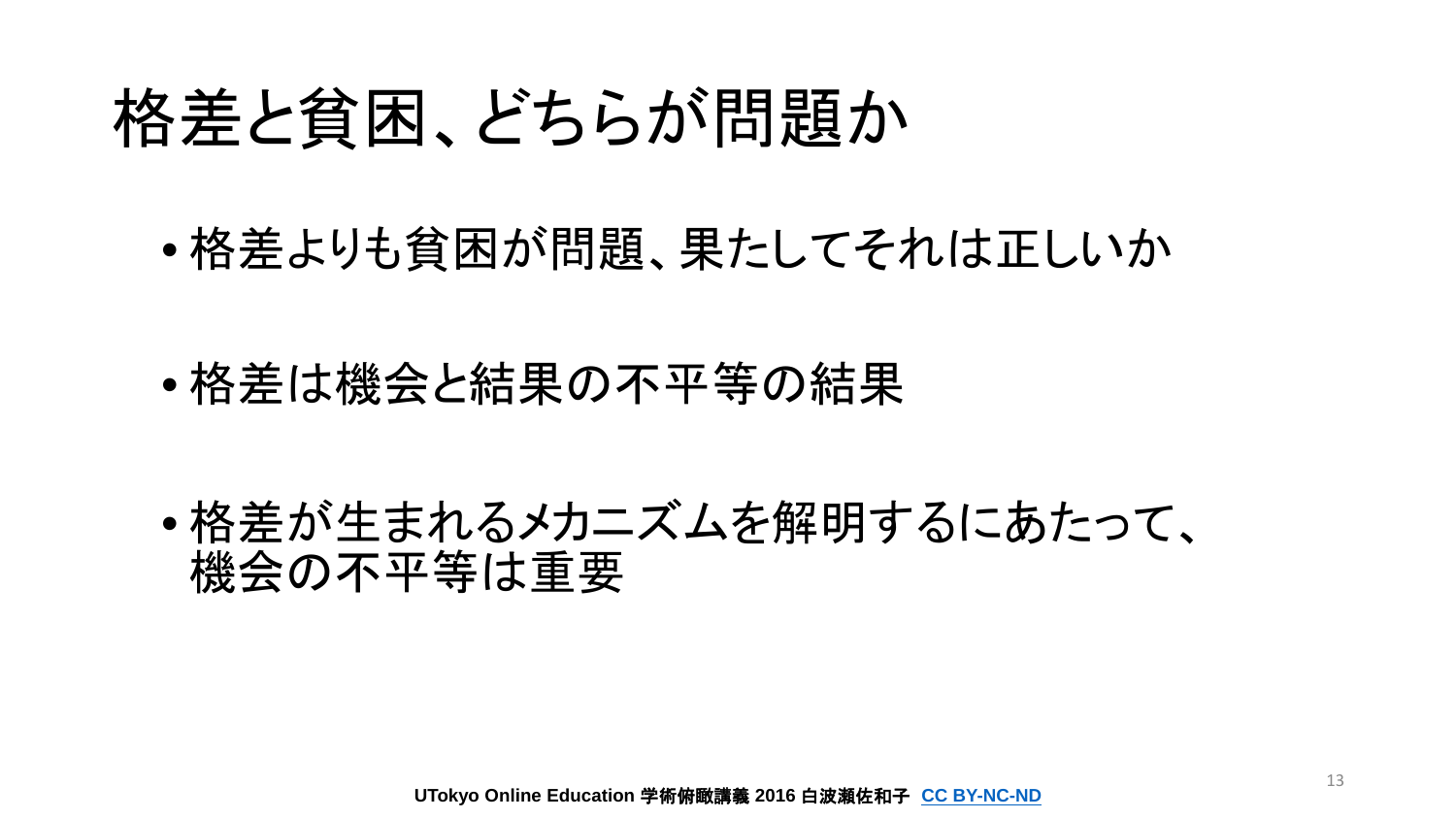# 日本の限定的な再分配効果

source: "Income inequality remains high in the face of weak recovery" (OECD, Nov. 2016) Figure 5 http://www.oecd.org/social/OECD2016-Income-Inequality-Update.pdf 2016年12月11日アクセス

#### **5. Redistribution declined in a majority of countries since 2010**

Percentage reduction of market income inequality due to taxes and transfers, 2007 – 2014



Notes: Redistribution is defined as the difference between market income and disposable income inequality, expressed as a percentage of market income inequality. Data years: see table 1 Taxes are not available in Hungary, Mexico and Turkey.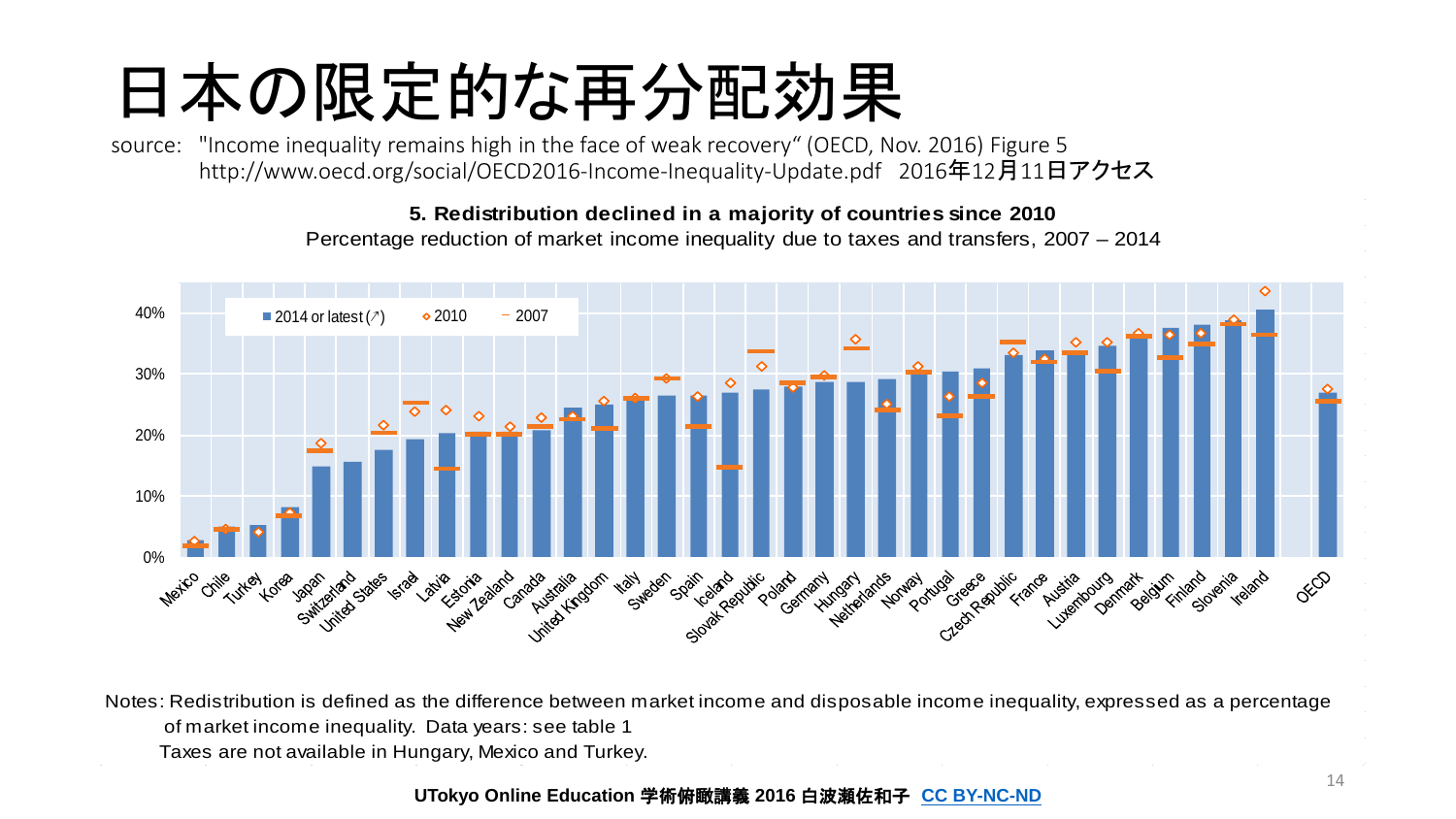# 高齢層に偏る再分配効果



出典)「平成26年所得再分配調査報告書」(厚生労働省)第10表より作成。

(http://www.mhlw.go.jp/file/04-Houdouhappyou-12605000-Seisakutoukatsukan-Seisakuhyoukakanshitsu/h26hou.pdf) 注)等価再分配所得には現物給付を含む。